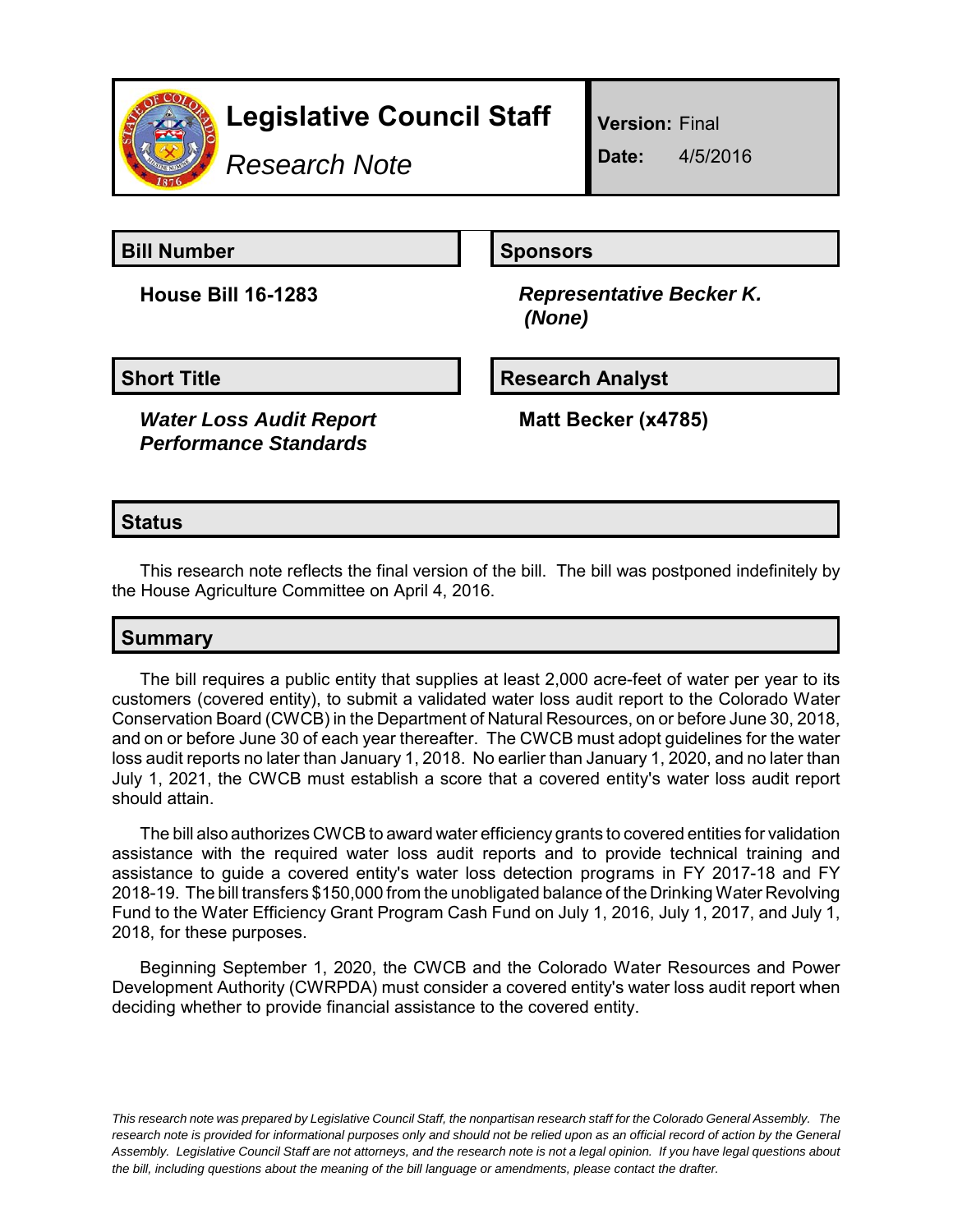#### **Background**

The bill defines water loss as the difference between the annual volume of water entering a water distribution system and the annual volume of water of metered and unmetered water taken by registered customers, the water supplier, and others, including water lost through leaks, breaks, overflows, unauthorized consumption, metering inaccuracies, and data-handling errors.

The American Water Works Association (AWWA) publishes an industry standard manual for calculating and reporting water losses: *Water Audits and Loss Control Programs, Manual M36*. Manual M36 is commonly used by major water utilities in the United States for water loss accounting. AWWA recommends that drinking water suppliers conduct a water loss audit on an annual basis, and has made software available at no charge for reporting water losses. Manual M36 accounts for both real losses and apparent losses. Real losses are defined as physical losses from the distribution system. These losses can inflate a water utility's production costs and stress its systems. Apparent losses are the non-physical losses that occur in utility operations due to customer meter inaccuracies, systematic data handling errors in customer billing systems, and unauthorized consumption. These losses can cost utilities revenue and distort customer data.

Current law requires all covered entities to adopt a water use efficiency plan, through which covered entities must consider distribution system leak identification and repair programs, as well as several other potential water saving measures. The CWCB is the state's primary water policy and planning agency, and offers a comprehensive guidance document to assist covered entities in developing their water use efficiency plans. Additionally, House Bill 10-1051 required the CWCB to adopt guidelines, with input from stakeholders, for covered entities to report water use and conservation data for statewide water supply planning purposes. Beginning in 2014, HB 10-1051 also requires covered entities to report water use and conservation data to the CWCB on an annual basis. The reporting guidelines that were developed recommend that covered entities provide the CWCB with an annual water loss audit report that uses methodology from the AWWA Manual M36; however, if this data cannot or is not provided by a covered entity, the CWCB estimates annual water loss on behalf of the covered entity.

The Water Efficiency Grant Program is administered by the CWCB's Office of Water Conservation and Drought Planning. The program provides financial assistance to communities, water providers, and eligible agencies for water conservation-related activities and projects. In 2010, the General Assembly extended the Water Efficiency Grant Cash Fund to 2020 and authorized annual appropriations of up to \$550,000 from the Water Efficiency Grant Program beginning on July 1, 2010. In FY 2014-15, the CWCB issued \$482,000 in grants for 14 projects.

CWRPDA's Water Revenue Bond Program helps finance water projects by purchasing bond insurance, pooling borrowers, investing proceeds, and providing other cost-saving services. Eligible borrowers include Colorado cities, towns, counties, water districts, water and sanitation districts, metropolitan districts, water conservancy districts, water conservation districts, irrigation districts, and any enterprise created by these entities. As of October 2015, nearly \$508 million has been issued for water supply project loans since 2001.

#### **House Action**

*House Agriculture Committee (March 7, 2016).* At the hearing, representatives from the CWCB, Western Resource Advocates, Denver Water, the Colorado River Water Conservancy District, and a private citizen testified in support of the bill. Representatives from Greeley Water,